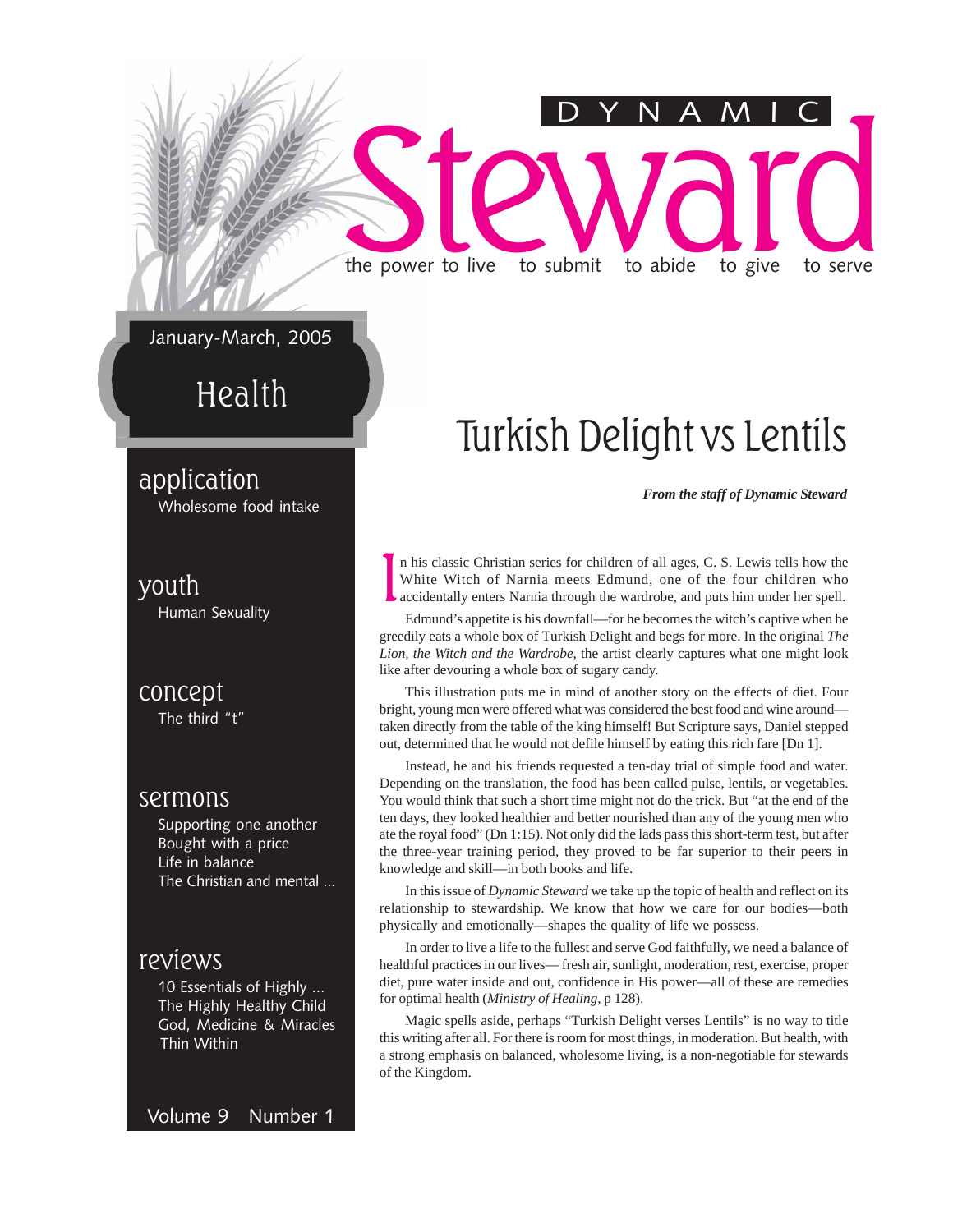# application

### Evaluation: Wholesome Food Intake

*Stoy Proctor, Director Health Education General Confence Health Department*

*Check out this*

The appreciate Elder Stoy Proctor providing us with this guide to help you evaluate how well you are doing on your healthy food intake. It is easy to fall into a pattern of eating without taking a good look at how you are actually nourishing your body!

| how you are |                                                                                                                                                                                                                                                                                                                                                                                       |                                                                                                                                                                                                                                                                                                                                                                                                                                                                                                                                                                                                                                                                     | Column B<br>Column C<br>Column 1<br>Column A |                          |                            |           |    |
|-------------|---------------------------------------------------------------------------------------------------------------------------------------------------------------------------------------------------------------------------------------------------------------------------------------------------------------------------------------------------------------------------------------|---------------------------------------------------------------------------------------------------------------------------------------------------------------------------------------------------------------------------------------------------------------------------------------------------------------------------------------------------------------------------------------------------------------------------------------------------------------------------------------------------------------------------------------------------------------------------------------------------------------------------------------------------------------------|----------------------------------------------|--------------------------|----------------------------|-----------|----|
| doing!      | Food Category                                                                                                                                                                                                                                                                                                                                                                         | Less than 1X<br>per week                                                                                                                                                                                                                                                                                                                                                                                                                                                                                                                                                                                                                                            |                                              | Less than 1X<br>per week | Less than $1X$<br>per week | Daily     |    |
|             | Grains<br>2.<br><b>Vegetables</b><br>(broccoli, cabbage)<br>endive, red leaf)<br>potato, carrot<br><b>Fruits</b><br>1.<br>grapefruit, kiwi)<br>3. Apples, pears<br>blue or blackberries)<br><b>Legumes, Nuts and Meats</b><br>peas (black-eye)<br>2. Soy protein entrees<br>3. Fish, lean chicken<br>Brazil nuts, almonds)<br>5.<br>pumpkin)<br><b>Fats/Oils</b><br>1.<br>2.<br>Dairy | 1. Whole grains, breads, crackers<br>Whole grain cereals (cooked -<br>oatmeal, wheat, rye, etc.)<br>3. Whole grain cereals $(dry -$<br>shredded wheat, Cheerios®<br>1. Deep green leafy vegetables<br>2. Dark green salads (romaine,<br>3. Pumpkin, winter squash, sweet<br>4. White potato, turnip, parsnip<br>Citrus (oranges, lemons, limes,<br>2. Papaya, mango, apricots, peaches<br>4. Berries (strawberries, raspberries,<br>5. Raisins, dates, prunes, figs<br>1. Beans (pinto, red, black, white) and<br>4. Nuts (peanuts, walnuts, pecans,<br>Seeds (flax, sunflowers, sesame,<br>Olive, canola, walnut, flaxseed oil<br>Margarine (no trans-fatty acids) |                                              |                          |                            |           |    |
|             | 1.<br>2.<br>calcium, vitamin D)<br>3. Yogurt                                                                                                                                                                                                                                                                                                                                          | Dairy (low-fat, non-fat milks)<br>Plant milks (fortified with $B_{12}$ ,                                                                                                                                                                                                                                                                                                                                                                                                                                                                                                                                                                                            |                                              |                          |                            |           |    |
|             |                                                                                                                                                                                                                                                                                                                                                                                       | Whole Grains                                                                                                                                                                                                                                                                                                                                                                                                                                                                                                                                                                                                                                                        | Vegetables                                   | Fruits                   | Legumes                    | Fats/Oils | Da |
|             |                                                                                                                                                                                                                                                                                                                                                                                       |                                                                                                                                                                                                                                                                                                                                                                                                                                                                                                                                                                                                                                                                     |                                              |                          |                            |           |    |

Column B Column C Column D Food Category Less than 1X Less than 1X per week Less than 1X per week Daily || Whole Grains || Vegetables || Fruits || Legumes || Fats/Oils || Dairy U.S. Guidelines | 6-9 | 3-5 | 2-4 | 1-2 | 3-4 3-4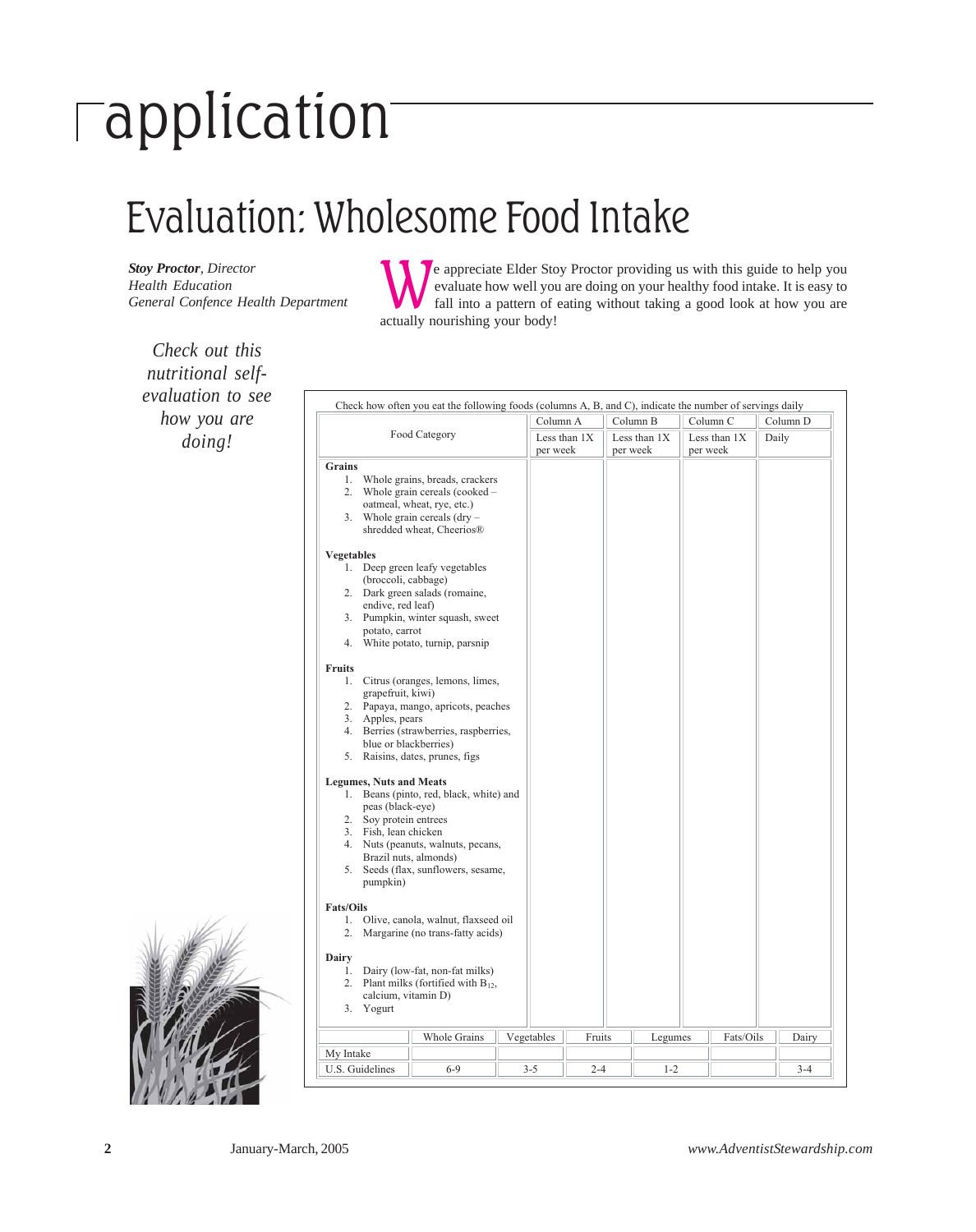# youth

### Human Sexuality

The new book, *Human Sexuality: Sharing the Wonder of Your Children*, is a welcomed and refreshing resource educators, and leaders. The volume is a comprehensive for sexuality education, written from a Christian perspectiv he new book, *Human Sexuality: Sharing the Wonder of God's Good Gift with Your Children,* is a welcomed and refreshing resource for Christian parents, educators, and leaders. The volume is a comprehensive curriculum framework

If you have been looking for a guide to help you talk to your children with ease and wisdom, this book is a must. It will not sit on the shelf collecting dust, but will be a resource you will refer to again and again. In it, you will not only find the developmental or age-appropriate information you need to share, but wisdom to help you communicate this vital information in an acceptable manner. The authors have a way of upholding Christian values in a non-judgmental style.

"Six key concepts form the backbone for this framework," say authors Karen and Ron Flowers, directors of the Family Ministries Department at the Seventh-day Adventist World Headquarters. The broad conceptual areas include: 1) Human Development, 2) Relationships, 3) Personal Skills, 4) Sexual Behavior, 5) Sexual Health, and 6) Society and Culture. The book covers sexuality education beginning with infancy and moves through to grade 12 (approximately age 18).

*About Narnia: A new single volume of C. S. Lewis' Chronicles of Narnia is available from Harper ColinsPublishers. Also included is an essay by Lewis, "On Three Ways of Writing for Children." US \$29.99*



By Karen and Ron Flowers Department of Family Ministries

Printed and distributed by The Ministerial Resource Center 12501 Old Columbia Pike Silver Spring, Maryland 20904 2004 US \$14.95

quotes

Health ...

Our prayers should be for a sound mind in a healthy body.—*Juvenal*

He heals the brokenhearted and binds up their wounds.—*Psalm 147:3*

He who has health has hope and he who has hope has everything.—*Arab Proverb*

I pray that you may enjoy good health and that all may go well with you, even as your soul is getting along well.—*3 John 2*

Half the spiritual difficulties that men and women suffer arise from a morbid state of health.—*Henry Ward Beecher*

God may forgive your sins, but your nervous system won't.—*Alfred Korzybski*

Make each day useful and cheerful and prove that you know the worth of time by employing it well. Then youth will be happy, old age without regret, and life a beautiful success.—*Louisa May Alcott*

People who soar are those who refuse to sit back and wish things would change.—*Charles R. Swindoll*

Miracles may be denied, but healings are not … Christ produces a sound faith, and faith has a therapeutic value. —*John H. Gerstner*

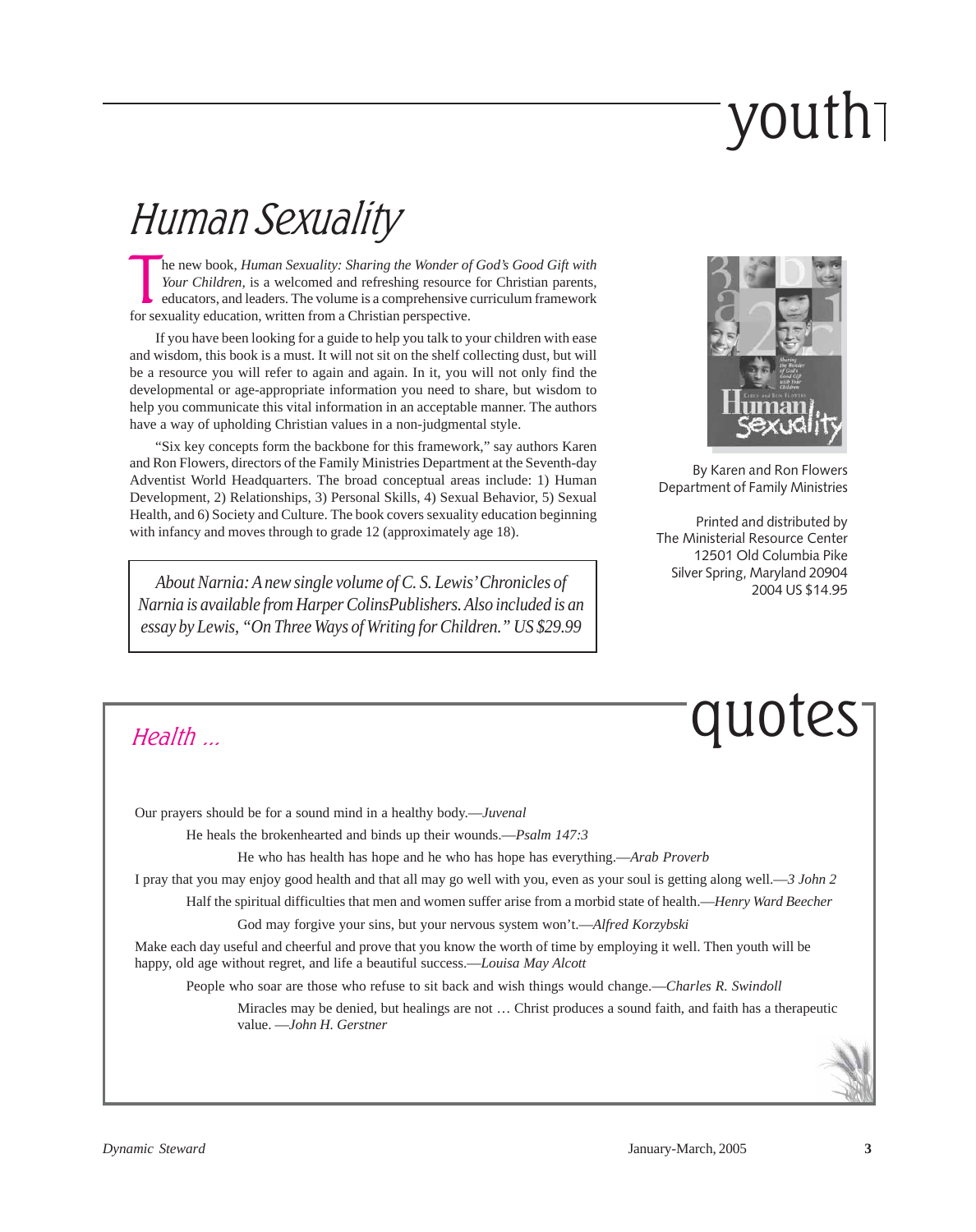# concept

### The Third "T"

*Elder Jean-Luc Lézeau, Acting Director General Conference Stewardship Department*

Besides, they had no qualifications to write more volumes on health, and our church already had an abundance of material. But in their investigation, they discovered that an important aspect of the Christian life was missing in all our literature—the topic of mental health.

#### The only way to grow

or a long time stewardship principles were presented as "the Four T's": **T**ime, **T**alent, **T**emple and **T**reasure. By doing that, we were paying "lip service" to the notion that stewardship covered different aspects of our lives. This being said, most of the material developed by the stewardship department between the '70's and the '90's was reduced to the fourth T: tithes and offerings.

Although the results were quite striking at the beginning of this emphasis and there was a remarkable growth in tithe, there followed a constant decline in giving patterns. Unfortunately, our denomination has followed the same trend as any other Christian church: George Barna's research on the matter speaks for itself (See *www.barna.com*).

Few stewardship leaders felt the need to present, let alone develop, material on the other three dimensions, although one could question if stewardship is really limited to four T's. What, for instance, about our responsibility toward the environment? Was it not the first task God gave to Adam?

The Stewardship Council of the Franco-Belgian Union worked for years to develop material on spiritual gifts, then on time management, and finally on "the temple principle." It took them over two years to decide what approach to take. It was out of the question to write another health book, although they reviewed dozens of Seventh-day Adventist health manuals to figure out what did exist. They were not in competition with the Health Department.

As Church leaders, how can we explain why some of our members have nervous breakdowns and why some think about committing suicide? What kind of faith can one have, to go to that kind of extreme? We may wonder, "Where is God?" and "What role does God play in the life of a Christian who is about to commit suicide?" Why isn't the assurance of salvation transforming his life? If this is not the case, what is wrong with his real belief?

 In Ephesians 4:13, Paul describes the goal of a Christian: "to be mature, as Christ was mature." In other words, God's plan for man is that he should develop *all* aspects of his being: the physical, intellectual, emotional, psychological, and spiritual. They are all interrelated. Just like the body of Christ; when one part is hurting, all are suffering. To be able to do this, the first task of a steward is to connect to the only source of knowledge and strength that will allow him to grow and be like Christ. That is Christ Himself!

#### A needed ministry

 But man does not live in a void. He is and was created to be in relationship. First, with his Creator, and, secondly, with other beings. The Bible does not promise us that interpersonal relationships, Christian or not, will be without problems. In fact, there is no promise that Christians will be spared the difficulties of this world. Most of the time we find the opposite to be true: as soon as a new believer decides to follow Christ, problems arise. And when those problems come, the type of relationship a person has with God will determine his response to the problem he has to face.

This is why the Council felt it necessary to develop materials to minister to the emotional health of church members. And for the same reason, I am not going to talk about formulas or physical training you should follow to stay healthy; our good doctors of the Health Department are better equipped than me to talk about that! But talking about our inner equilibrium is just another way to study character development or to consider how we may integrate God into all aspects of our lives. To help follow the thread of this kind of spiritual growth, the biblical character of Joseph was chosen. This is how the seminar "Joseph's Journey into Egypt: Learning to Walk with God" came into being ("Itinéraires de croissance" Vie et Santé).

#### Is blind and naked good?

We learn much about Joseph's character when his brothers plan to do away with him and he has to face the hard realities of life. First of all, he is deprived of the only item that showed him to be different from his brothers—his colorful coat. All of his distinction is gone and he is like everybody else—almost a non-entity. Next, he finds himself at the bottom of a pit. From the light of day to a dark-bottomed pit! He must have felt nearly blind. These two events, being naked and deprived of everything, and being blind, are metaphors of what one has to go through in life in order to find God. Some have to go through that experience several times before finding true meaning in life.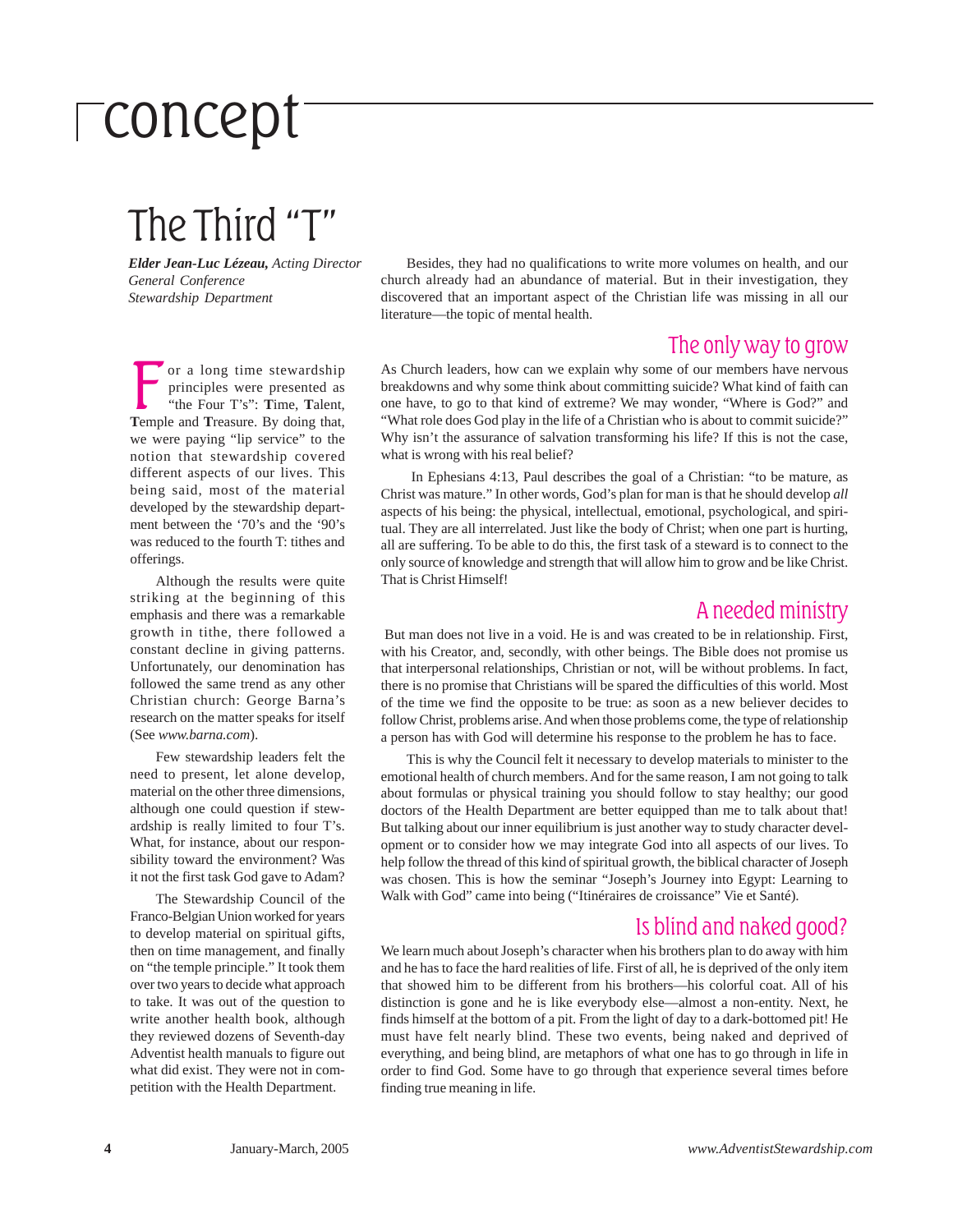# concept

Joseph's coat represented all of his childish dreams as his father's favored son, his advantage over his brothers, his selfish dream of power, and his being the probable heir of his father's estate. It represented his plan for his life: "I have enough stored away for many years to come" (Lk 12:16-20). Isn't this the tragedy of our postmodern world? Showing off, relying on our own merits, and on the material things *we* have?

#### Ready to grow

In their blindness, Paul and Samson had to go through the same experience as Joseph for them to realize that the essentials in life are invisible. As long as we have not personally experienced the invisible presence of God, we are not ready to grow, and we are missing a fundamental ingredient in our life. We are not ready to walk with Him (See *Courageous Leadership*: Zondervan*,* Bill Hybels, p. 102).

It is when Joseph is broken, naked, and blind—when he relies entirely on God that he is ready to grow in his relationship with Him. Not a word of complaint comes out of his mouth. He is ready for his journey with God. He is ready to learn and to face the trials that lay ahead of him.

I believe each one of us should undertake this kind of journey so that we may have a relationship with Him that will see us through the tests of this life. Are *you* ready for ?

*It is when Joseph is broken, naked, and blind—when he relies entirely on God—that he is ready to grow in his relationship with Him.*

stewardship

news from the desk of  $\boldsymbol{\mathrm{window}}$  news from the desk



#### Stewardship Seminars Held in SID

The Indian Ocean and Mozambique Unions were recently blessed by the ministry of Elder Jean-Luc Lézeau, Associate Stewardship Director of the General Conference. On July 20-23, all conference/field stewardship directors, treasurers, two pastors from each field, and pastors in the vicinity, gathered at the Union office in Madagascar for a stewardship conference.

Pastor Lézeau presented two seminars entitled: "Biblical Stewardship Foundations" and "Strategic Budgeting." He pointed out that tithes and offerings brought by unwilling hearts cannot be blessed of God. "Stewardship" Lézeau said "starts in the heart and not in the pocket." At the end of the seminar fiftyfive leaders received stewardship certificates and pins.

The attendees were thrilled with the seminars—especially as they were conducted in French! Pastor Charlin Rabenamana, Stewardship Director for IOM said, "If my memory serves me right, this is the first seminar held in this territory given in French, without any need of translation."

Pastor Rabelohatdona, district pastor in Madagascar commented: "The concept of stewardship as a lifestyle and not just tithes and offerings was an eye-opener to me. I was also awakened to my role as a model for my members in the area of stewardship."

In Mozambique Elder Lézeau presented a seminar on a holistic approach to stewardship. Stewardship lessons were drawn from the life of Joseph. Elder Lézeau stated that Joseph was a good steward because he had a sense of the Divine. "One of the most important secrets of self-management is the sense of the Divine in your life," he said.

We are indeed grateful to have heard about stewardship as a lifestyle, and to have such inspiring seminars in our territory.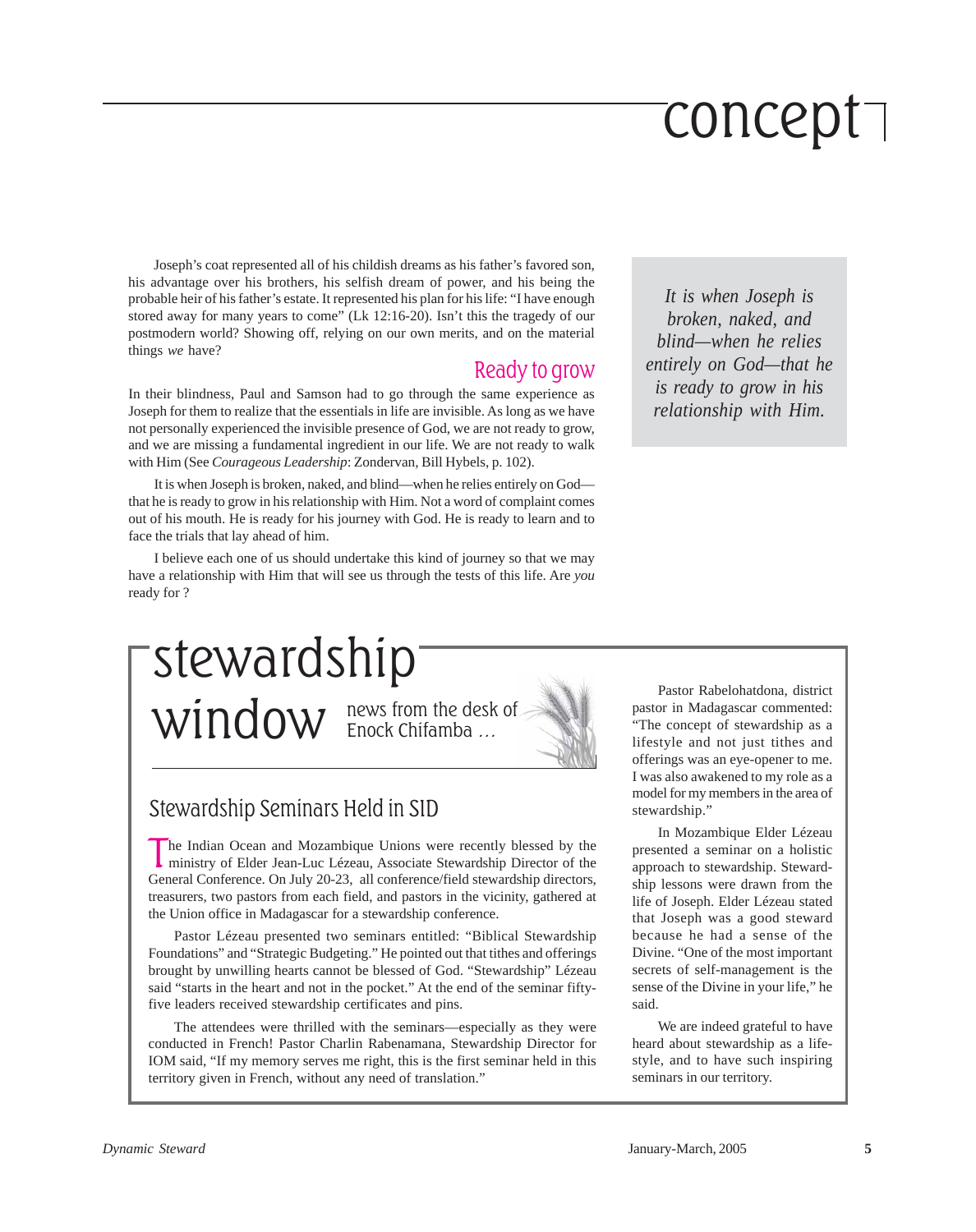### Supporting One Another

*Dr. Kathleen H. Liwidjaja-Kuntaraf Associate Director General Conference Health Department*

*One day a man walked into a dentist's office and asked, "How much will it cost to extract a wisdom tooth?"*



#### Bargaining at what cost?

ne day a man walked into a dentist's office and asked, "How much will it cost to extract a wisdom tooth?" "\$130," the dentist replied. "That's a ridiculous amount," the man exclaimed." Isn't there a cheaper way?"

"Well," said the dentist, "if I don't use an anesthetic, I can knock it down to \$100, but it would be very painful." "That's still too expensive," the man said.

"Okay," said the dentist. "I can save time if, instead of using my normal surgical procedure, I simply rip the tooth out with pliers. I could get away with charging \$50."

"Nope," moaned the man, "it's still too much."

"Hmm," said the dentist, scratching his head. "If I let one of my students do it for the experience, I suppose I could just charge you \$25."

"Marvelous," said the man, "book an appointment for my wife next week!"

What kind of support do we give our spouse? What kind of support do we give our children? Our coworkers in the office or our counterpart in the field?

#### Two blessings by one action

Matthew 7:12 says, in everything do to others what you would have them do to you, for this sums up the Law and the Prophets. Jesus Christ admonishes that we follow His golden rule—a rule that is so simple and practical, but this principle is so often ignored. We expect other people to support us, but we do not apply the same rule to them. It is important to realize that whatever the Lord advises us to do is always for our own good.

In *Testimonies*, Vol. 2, p. 534, we read: "Those who ... engage in the work of doing good to others by giving practical demonstration of their interest in them, are not only relieving the ills of human life in helping them bear their burdens, but are at the same time contributing largely to their own health of soul and body."

#### The effects of kindness and support

There are many studies done that show the positive impact of doing good and being kind to others. One such interesting study was conducted by Dr. David Spiegel and reported in the British journal, *The Lancet*. Initially the goal of the study was to disprove the study of Dr. Bernie Siegel, author of several books which proposed that psychological and social factors could prolong life in cancer patients.

Here is what Dr. Spiegel did. He randomly divided women with metastatic breast cancer into two groups. Both groups received conventional medical care— radical mastectomy surgery, chemotherapy, radiation, and medications. One of the two groups was asked to meet together for ninety minutes, once a week, for one full year.

Each cancer patient in this group was encouraged to express her feelings about her illness and its effect on her life within a supportive environment. Each felt safe enough to express what she was feeling, including the fear of disfigurement, fear of dying, fear of being abandoned by her friends and spouse, and so forth.

This support group was led by a psychiatrist or social worker and a therapist who had breast cancer in remission. The therapy group patients visited each other in the hospital, wrote poems to each other, and even had a meeting at the home of a dying member. Five years later, Dr. Spiegel looked at the data and he said "he almost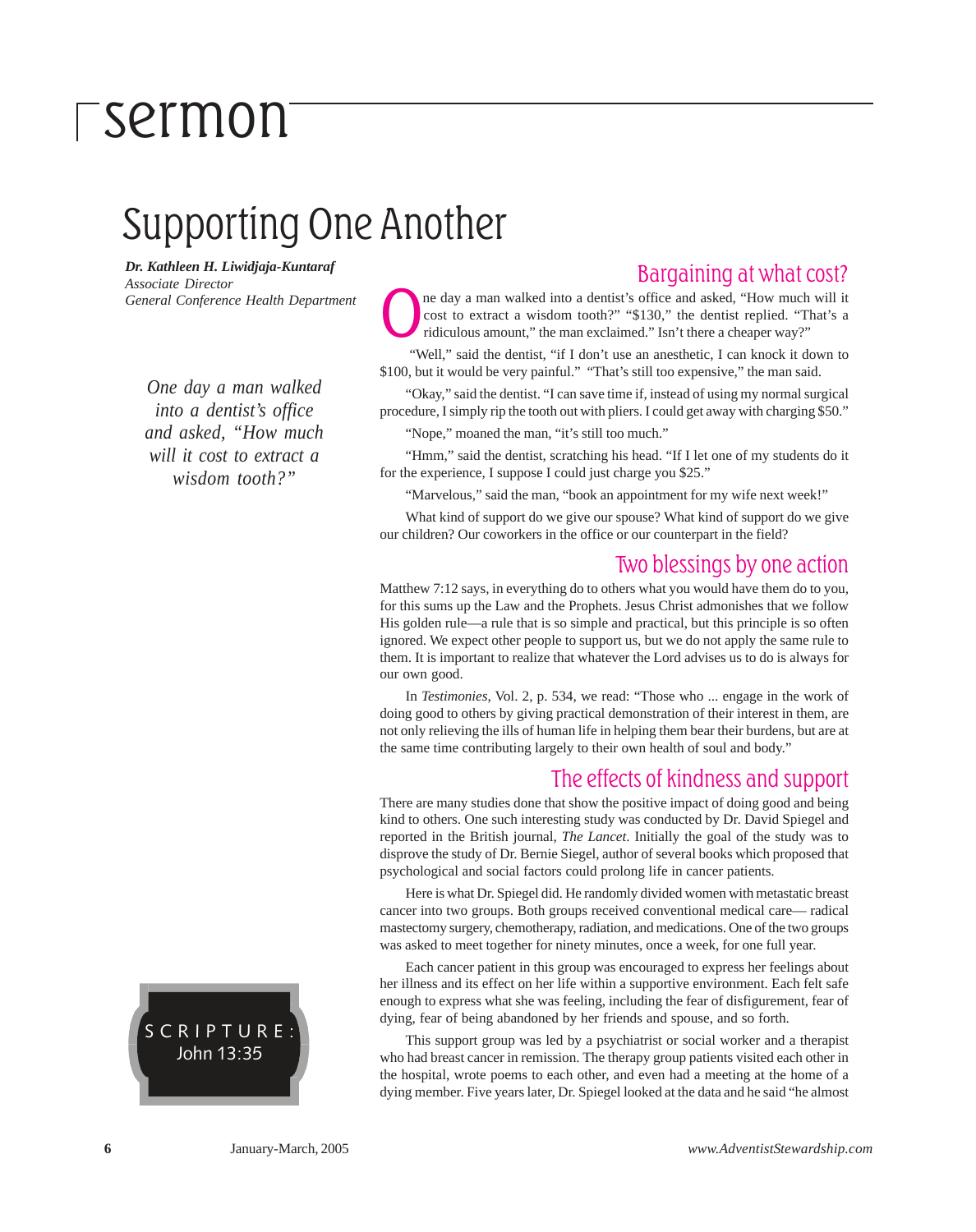fell off his chair." Remember, his main purpose for the study was to disprove that psychological and social factors could prolong life in cancer patients.

Here are the results: The women who met in the weekly support group lived an average of *twice as long* as the other group of women without a support group. All of the women in the latter group were dead after five years. The only women still alive were those who had received the weekly support sessions. Also, the interval from the first metastasis to death was significantly longer in those who had received the weekly support.

#### Lower mortality?

So many studies reveal the impact of doing good to others. And these studies show the positive impact that doing good has on our immune system. Let me share one more such study. The Roseto study was published in the *American Journal of Public Health*. Roseto is an Italian-American town located in eastern Pennsylvania that has been studied intensively for over fifty years. When compared to Bangor and Nazareth, other nearby communities, the population of Roseto was found to have had a strikingly low mortality rate from heart attacks during the first thirty years it was studied.

It is interesting to note that risk factors for heart disease such as smoking, a high fat diet, diabetes, et cetera, were at least as prevalent in Roseto as in Bangor and Nazareth. All three communities were served by the same hospital facilities, water supply, and physicians.

The researchers could not understand why the incidence of heart attacks was so much lower in Roseto. They wondered if Roseto's stable structure, its emphasis on family cohesiveness and the supportive nature of the Italian community that migrated there from southern Italy, may have been protective against heart attacks and conducive to longevity.

#### Roseto shifts

To their amazement, they were correct. In the late 1960's and early 1970's, Roseto shifted from three-generation households with a strong commitment to religion, relationships, and traditional values and practices of supporting one another to a less cohesive, fragmented, and isolated community. People started to live more individualistic lives, with little support for one another. This loosening of family ties and weakening of the community in Roseto was accompanied by a substantial increase in deaths due to heart attack. In fact, the mortality rate rose to the same level as that of Bangor and Nazareth, the neighboring communities.

This study again demonstrates the positive impact of supporting one another. God loves us, and when He advises us to lovingly support one another, *it is not only for the good of the receiver, but also for the good of the giver.*

#### "One another" commands

The question is, "How can we genuinely support one another?" By looking at the cross. Because at the foot of the cross, the ground is level. There, there is no uneducated or educated person, poor or rich, low or high ranking, black, brown, yellow or white. We all have the same value—the blood of Jesus Christ. Therefore, we need to support one another, including our spouse, our children, our coworkers, and our counterparts.

*Love one another—Jn 13:35 Forgive one another—Col 3:13 Accept one another—Rm 15:7 Pray for one another—Jm 5:16 Comfort one another—1Th 4:18 Fellowship with one another—1 Jn 1:7 Be kind to one another—Eph 4:32 Show compassion to one another—1P 3:8 Be hospitable to one another—1 P 4:9*

In the New Testament, there are seventy-five verses that are known as the "one another" commands. If we only lived according to these commands, what a heavenly environment we would experience. Not just in our families, but in our workplace and community. "The last rays of merciful light, the last message of mercy to be given to the world, is a revelation of His character of love" (*Christ Object Lessons*, p. 415). Jesus says, "By this shall all men know that ye are my disciples, if ye have love one to another" (Jn 13:35).

When we love God and have a strong and healthy vertical relationship with Him, it will automatically produce a strong and healthy horizontal relationship to others. We do not have to worry as to what to say or what to do, because as the branch is connected to the True Vine, it will automatically bear the fruit of supporting one another in the form of accepting one another, forgiving one another, praying for one another, encouraging one another, and helping one another in the spirit of love.

As we serve the Lord today, may we continue to be connected to the True Vine, genuinely supporting one another from our hearts and become a blessing to others as well as to ourselves.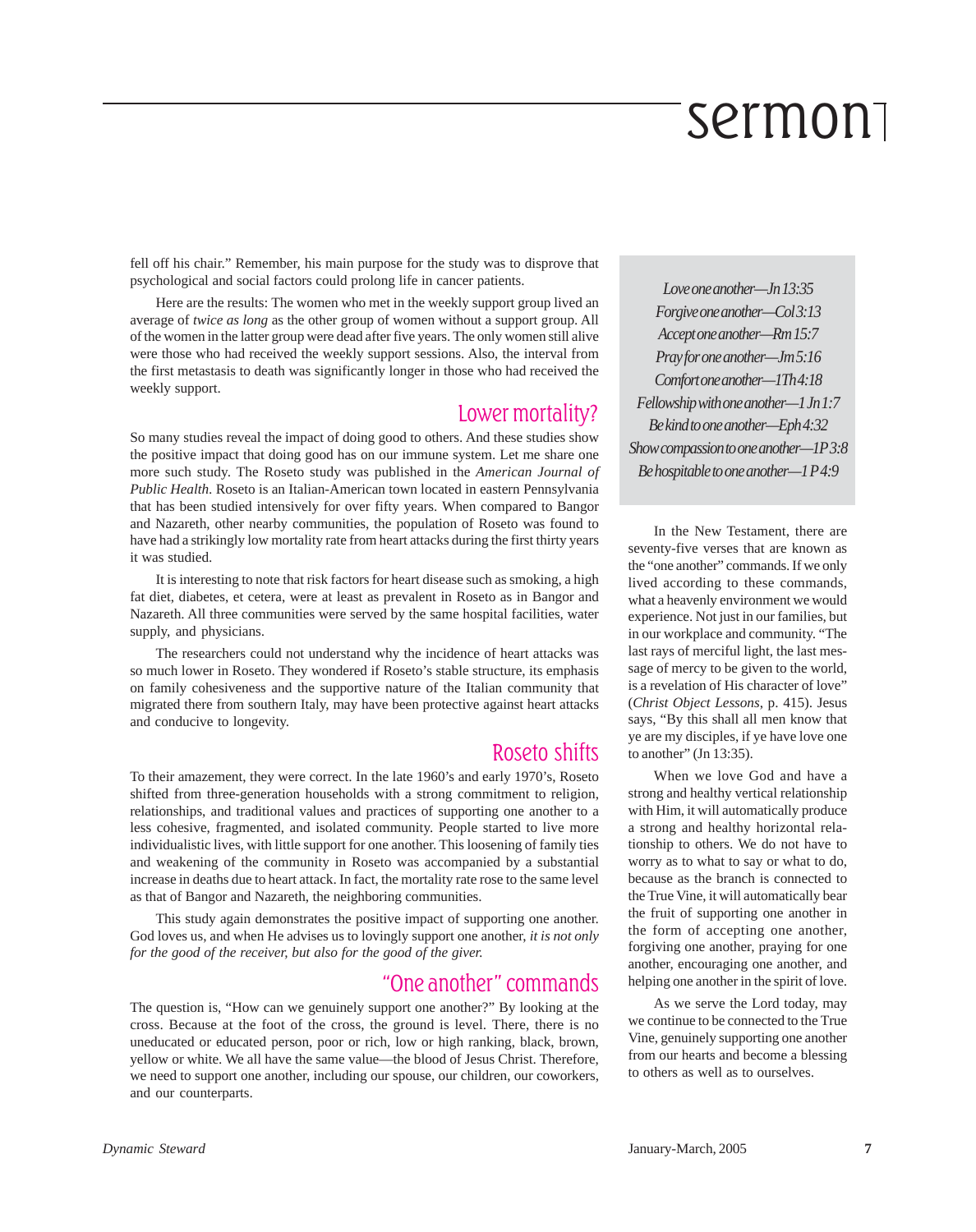### Bought With a Price:

The Stewardship of Health and Our Christian Journey

*Dr. Peter Landless, Associate Director General Conference Health Department*

#### "Doctor, come immediately!"

The operation has section. But the peaceful, yet b<br>Come immediately." he operation had gone smoothly and a healthy baby was delivered by Caesarean section. But the distressed tone of the voice on the telephone shattered my peaceful, yet busy pace of seeing patients in the office. "The patient is bleeding.

A variety of causes and case scenarios raced through my mind—almost as rapidly as the speed I was driving to the hospital. Our mission office was situated in a rural setting and there was no blood bank.

As I entered the hospital, I remembered that my blood type and my dying patient's were the same. After some persuasion, the staff took a unit of my blood, and we infused it into the pale and shocked body. The bleeding subsided and we transferred her to a center where blood was readily available.

A few days later she was back in the office, hale and hearty, with a beautiful baby girl and unending gratitude for the gift of my blood. This presented me with the golden opportunity of sharing the wonderful story of our Savior, who gave His blood to save us all. As I looked into her lovely brown eyes, glistening with tears of gratitude, I understood more clearly than ever before—we are "twice-over" Christ's possession—made by Him, and purchased back with His blood.

#### Stewards of health

Paul exhorts us to do *all* to the glory of God (1 Cor 10:30). On at least three occasions he refers to the human body as the temple of God and tells us that God's Spirit dwells in that temple (1 Cor 3:16; 6:19; 2 Cor 6:16). This resonates with Jesus' reference to His own body when He said, "Destroy this temple, and I will raise it up in three days! … But the temple He had spoken of was His body" (Jn 2:19, 21).

All our behaviors and attitudes should pay homage to God, because we are bought with a price. When an article is paid for, it belongs to the one who has paid the purchase price. We understand this when we get something for which we have planned, saved, and budgeted. We usually take care of our purchase with the same care and effort as the value we place on it.

God has given us wonderful instruction to enhance our stewardship of health. This concept does not fit with postmodern thinking which, on the one hand, proposes that if it tastes good, eat it; if it feels good, touch and experience it, regardless of the consequences. Yet early in the Old Testament, God gave His people instructions for healthful living, including diet, cleansing, and sexual behavior. These instructions were to be preventive and distinctive. While Jesus was here on Earth, He healed physical and mental diseases, linking forgiveness of sin with well-being and abundant life, and with a definite emphasis on emotional and mental health as well.

#### Wasted heartbeats?

Are there proven benefits to the stewardship of health? After all, life has only so many heartbeats—why "waste" some on exercise? Shouldn't we eat, drink, and be merry, for who knows what will happen tomorrow? God has given amplified instruction through the counsel of Ellen White. Throughout her life, she was the channel of information which fashioned the church's philosophy of health and spirituality. She spoke on many issues with prophetic insight, and science continues to confirm the revelations given her. She spoke out on the dangers of smoking and alcohol,

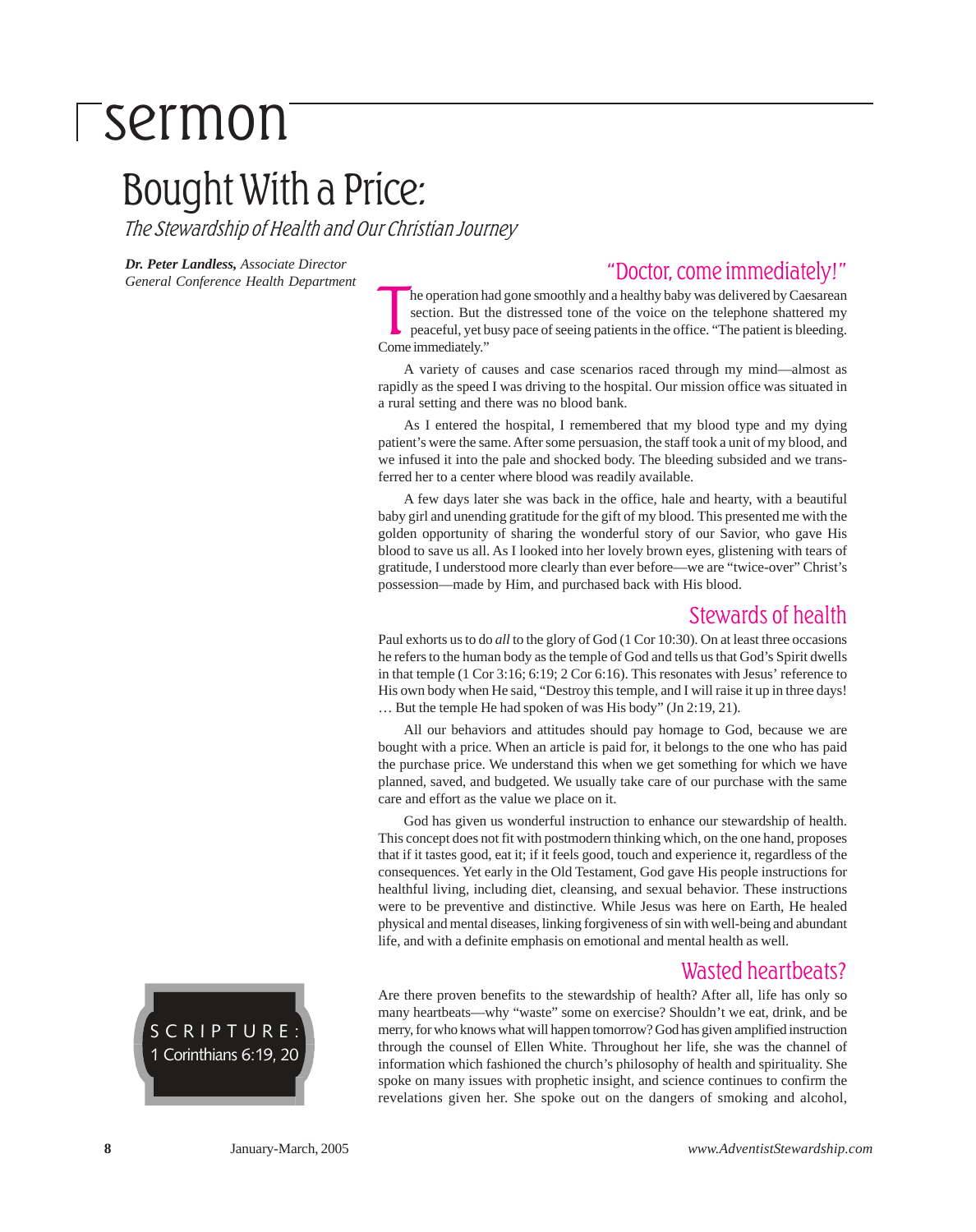discouraged the use of stimulants and flesh foods. She promoted a lacto-ova vegetarian diet. Does following these principles in the stewardship of health make any difference?

#### The "Adventist advantage"

In October 1966, *Time Magazine* reported the positive outcome of the first Adventist Health Study, and described the results as the "Adventist Advantage." There was a reduction in most cancers and cirrhosis of the liver. Subsequent studies have shown a significant increase in longevity in those living the Adventist lifestyle. The results of follow-up studies and statistical analyses have been so compelling that the United States National Institutes of Health has allocated almost \$20 million for the conducting of Adventist Health Study II.

The scientific literature is replete with the benefits that accrue from a healthy lifestyle. We often talk about diet, but do we emphasize the benefits of exercise? Exercise has been proven to be a preventive measure in 1) high blood pressure, 2) coronary artery disease, 3) stroke, 4) type 2 diabetes, 5) osteoporosis, 6) controlling blood fats, 7) delaying the time to onset of Alzheimer's, 8) diminishing the recurrence rate of some cancers, and 9) depression.

Exercise is not only preventive, but also beneficially influences the outcomes of hypertension, coronary artery disease, stroke, diabetes (types 1 and 2), Alzheimer's disease, emotional stress, and depression. These outcomes are compelling as we see the benefits of being good stewards of our health. But that is not where it ends!

#### "Housesitting"

In his book, *It's Not About Me*, Max Lucado uses a striking illustration to describe two nightmare scenarios of house-sitters who might take care of your home in your absence. The first sitter redecorates your home—totally different to your tastes and uses the reason that the house needs to express his tastes accurately! Your immediate response? "It's not yours!" The second situation depicts neglect. No dishes are ever washed, no trash removed, and the beds are never made. The housesitter's reason? It is a temporary arrangement! Both house-sitters make the same mistake: they act as if the dwelling is their own to do with as they please. How could they? How can we? We are bought with a price, and yet so often we act as if we belong to ourselves.

Does stewardship of our health give benefits? Of course it does. How do you do as far as rest is concerned? Do you take time to recover, to "sharpen the axe," as the saying goes? If we lived with a greater consciousness of the stewardship of health, we would be more effective tools in the Master's hands. Peterson's *Message Bible* summarizes the point so well: "Workouts in the gymnasium are useful, but a disciplined life in God is far more so, making you fit both today and forever" (1 Tim 4:8).

#### Wholeness in brokenness

We can also enjoy wholeness in our brokenness, as we practice a conscious stewardship of health. Many people are subject to disabling and debilitating disease processes. By taking adequate rest, eating healthfully, exercising to whatever capacity possible, quality of life can be improved. The story is told of a water carrier who had two pots—but one had a crack in it. The cracked pot delivered only half the amount of water as the undamaged pot. But when the damaged pot felt downhearted about

*The distressed tone of the voice on the telephone shattered my peaceful, yet busy pace of seeing patients in the office. "The patient is bleeding. Come immediately."*

being inadequate, the water carrier tenderly pointed out the beautiful flowers watered by the cracked pot on its daily journeys to collect water. The carrier purposely scattered seeds on that side of the road, knowing the benefits the leaking pot would bring to the seedlings. And then he explained even further that, because of the dysfunction of the cracked pot, beautiful flowers decorated the master's table!

God owns the temple of our bodies. As "house-sitters," we need to be faithful and caring stewards. Our opportunities will hold us accountable as to how we use them.

"Have faith in the Lord your God, and you will be upheld; have faith in His prophets, and you will be successful" (2 Chr 20:20).

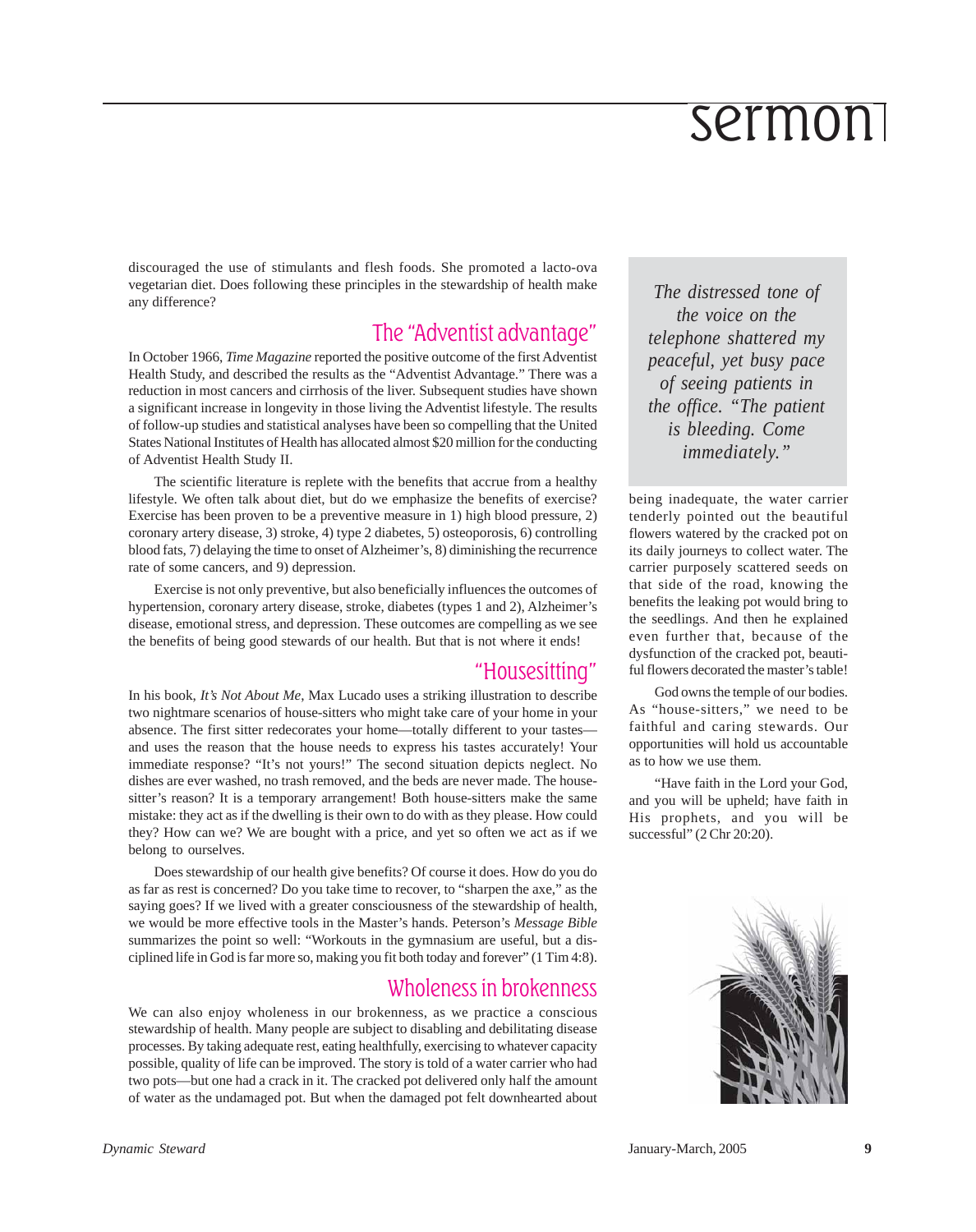### Life in Balance

*Jonathan Duffy, Director Adventist Health Ministries South Pacific Division*

*"The Spirit of God has made me; the breath of the Almighty gives me life"— Job 33:4*



#### All this and much more

tewardship. The mention of the word more often than not evokes the image of money and giving, but stewardship is this and much more. A steward is someone who has been entrusted with something of value on behalf of someone tewardship. The mention of the word more often than not evokes the image of money and giving, but stewardship is this and much more. A steward is someone who has been entrusted with something of value on behalf of someone else. Matthew 25:14-18).

When I was about seventeen, my father bought me an old Austin A40 motor car. I drove it around for a while and then gave it to my brother for him and a friend to use while their cars were off the road being all "souped up." I think there may have been an offer of some payment for the car, but it was never forthcoming.

They only used the car for a few weeks. It wasn't until some months later that I saw my little A40 sitting in an empty lot next to the house where my brother's friend lived. It sat there rusting and deserted, not being used as the gift it was intended to be. I felt a little hurt, as I could still be driving around in that car. But instead, there it was, just sitting and rusting, wasting away.

#### The gift of health

If we are convinced of the fact that God is the giver of health and indeed life, then how do we respond to His gift? Do we treasure the gift of good health and value it? Do we do everything in our power to maintain it, or do we just take it for granted and let it erode away?

Traditionally as Seventh-day Adventists, when we talk about health we tend to focus on nutrition and exercise, but health is far broader than that. Certainly, modern science has shown the links between exercise and improved cardiovascular health and has demonstrated that plant foods are the most protective for the body. Being good stewards of health requires us to eat a balanced diet and to exercise regularly, but those things, important as they are, are not an end in themselves.

#### Another important aspect

Sleep is an important part of health, yet for many people, it is sacrificed in order to try and fit more things into our busy schedules. Our sleep comes in one and one-half hour cycles. The first and largest part of the cycle is for physical recuperation. While this is very important, we tend to have less physical exertion in our day than we did in the past.

The second part of the cycle is the dream cycle, where we mentally recuperate from the stresses of the day. In the first one and one-half hour cycle, the dream cycle is very short. The dream cycle increases with each one and one-half hour cycle of sleep. In order to gain the maximum mental recuperation from our sleep, we should sleep a total of nine hours per day. Unfortunately, many of us do not get adequate amounts of sleep, and this leads to other health complications.

#### Stress takes it toll

Being overstimulated also has health implications. Even good stresses take their toll on the body. Many of us live a hectic life, chasing one event after another with increasing frequency. The body needs time to rest, to recuperate, to rejuvenate, and to spiritually refresh. Periods of busy activity need to be followed by periods of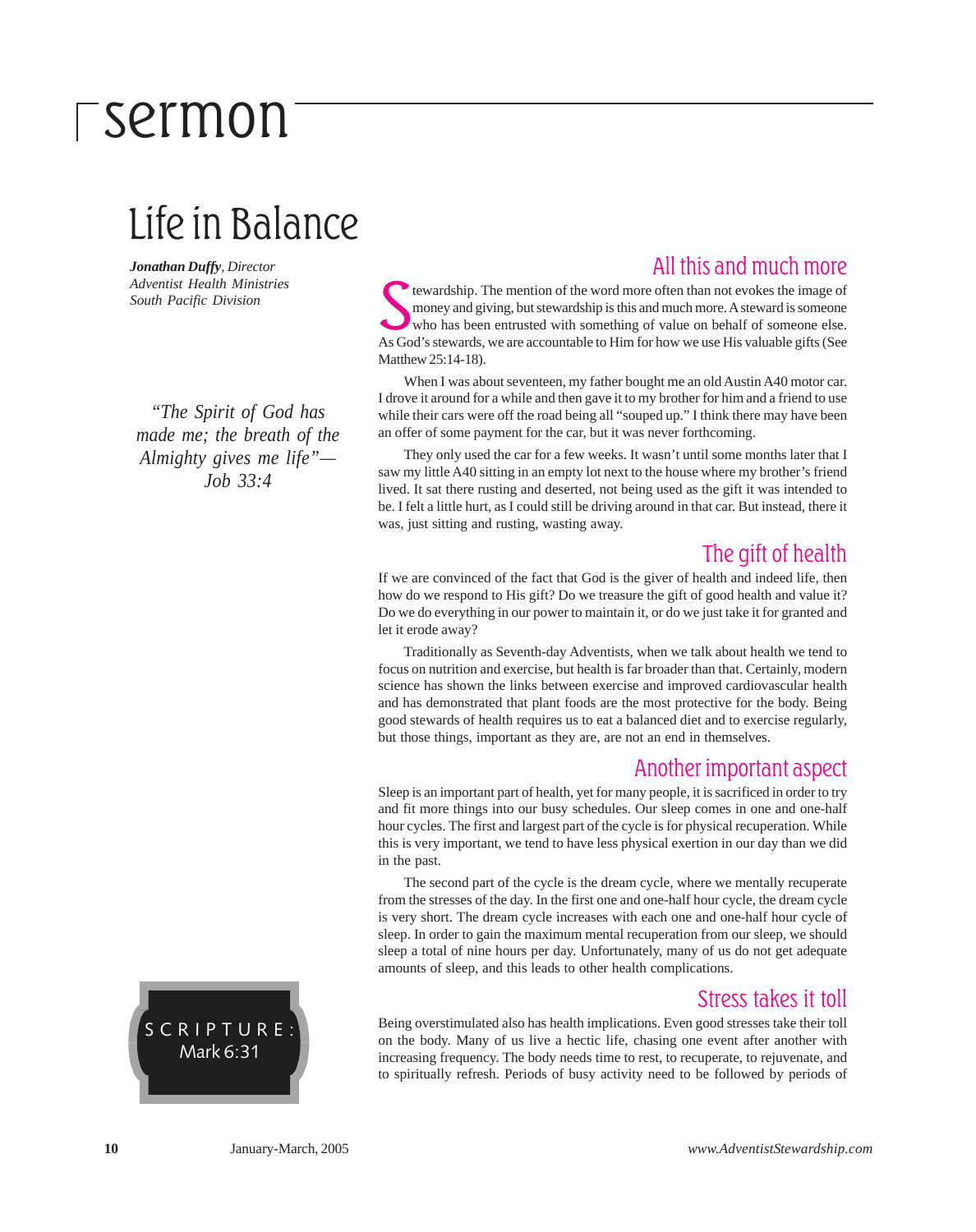*I hope that when we come toward the end of life, we don't look back and say, "I wish that I had been a better steward of my health. I wish that I had taken the time for health before I was forced to take the time for disease."*

stillness and recovery. Unfortunately for many of us, the struggle to meet the mortgage and pay the bills keeps us busy at work all day. And evenings are taken up by home duties and children.

Stewardship is about seeking balance—a balance between work, rest, and play, with time also given to spiritual recuperation. Christ Himself knew the value of rest, even amid the extremely busy demands around him and his disciples: "Then, because so many people were coming and going that they did not even have a chance to eat, he said to them, 'Come with me by yourselves to a quiet place and get some rest'" (Mk 6:31).

#### Less guilt, more action

I am not writing this to give us all a "guilt trip." But rather to challenge us to continually question ourselves as to whether we are good stewards of the gift of health that God has given us.

I wish I could go back and reclaim my Austin A40 in its condition, before it was left derelict. It is probably old enough these days to be considered a "cool" car. I hope that when we come toward the end of life, we don't look back and say, "I wish that I had been a better steward of my health. I wish that I had taken the time for health before I was forced to take the time for disease."

Professor Archibald Hart, a "burnout expert" from Fuller University, challenges our thinking when he states, "God is more interested in you finishing well than what you accomplished along the way."

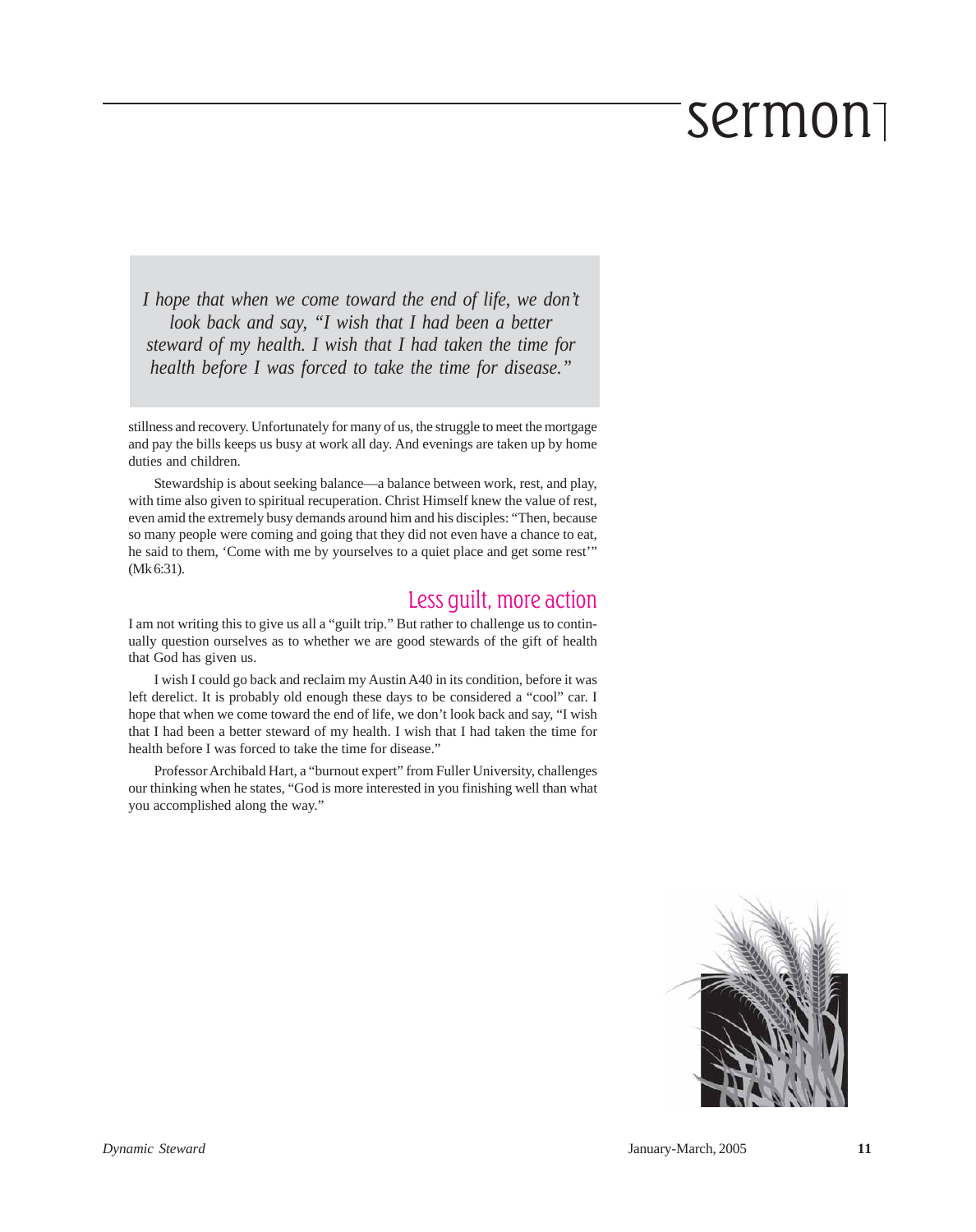### The Christian and Mental Health

*Dr. Allan Handysides, Associate Director General Conference Health Department*

#### **Introduction**

roken! My wife had just purchased a set of very fine glassware which she asked me to wash before putting away. Yes, before there was a chance to use the glasses, I dropped one. Now it lay broken.

I wonder how God felt that evening in Eden when visiting Adam and Eve. He found them broken. Listening to their excuses—"the serpent," "the woman," anything but a full and open confession.

#### Different kinds of brokenness

For many unfortunate individuals, a "broken" mind is the result of inborn errors of brain metabolism. These people require help in the form of medications that can alter "secretion rates," "uptake rates," to modify the internal milieu of the brain. Often, with this medication, psychotic patients can return to a degree of normality. Something like gluing the pieces of a broken vessel together, the medication, though not a normal part of the brain function, does permit fairly normal functioning.

For most of us, our brokenness is not quite as obvious, yet we may struggle with many other types of disorders. Our struggles often center around our relationships. These too bear the scars of our brokenness. We react to those near us in ways that lead to unhappiness, grief, despair, anger, and commonly, anxiety and insecurity. Out of these feelings, we invent even more warped ways of achieving at least some sense of balance. Some of us become "control freaks." Others become obsessive over detail as a way of reassuring themselves. And still others procrastinate, not wanting to confront reality—at least not right now!

#### How do you cope with flaws?

When we really get to know another person, we find all kinds of little character cracks and flaws. If we think these foibles are tolerable, amusing, or quaint, we might laugh and label the individual a "card," a "character," or an "eccentric." But often we are not so generous with others and roll our eyes or talk about them behind their back.

A few years ago, when I was visiting a church in a part of the world where Adventism is relatively new, I was asked a strange question: "Do you think we should disfellowship people who are depressed?" The question made *me* depressed, and I felt how poorly we had taught the love of Jesus.

The thinking behind the question was that if we really trusted the Lord, how could we be depressed? Such reasoning does not take brokenness into account. Then again, there are those who suggest our attitudes have nutritional basis and that it may be that we need to eat more healthful foods. Guilt is easy to inflict! Several of my family understand my capacity to "guilt trip" them. Is this really the way to behave?

#### Mental health and conscious thought

Most authorities agree that our attitudes are a result of choices we make. We choose to be optimistic or pessimistic, gracious or curt, to frown or to smile. But if mental health is modified by conscious thought, surely Christians will be better adjusted than those who have no religious base! If religion has something to add, that value ought to be measurable. Is this really true?

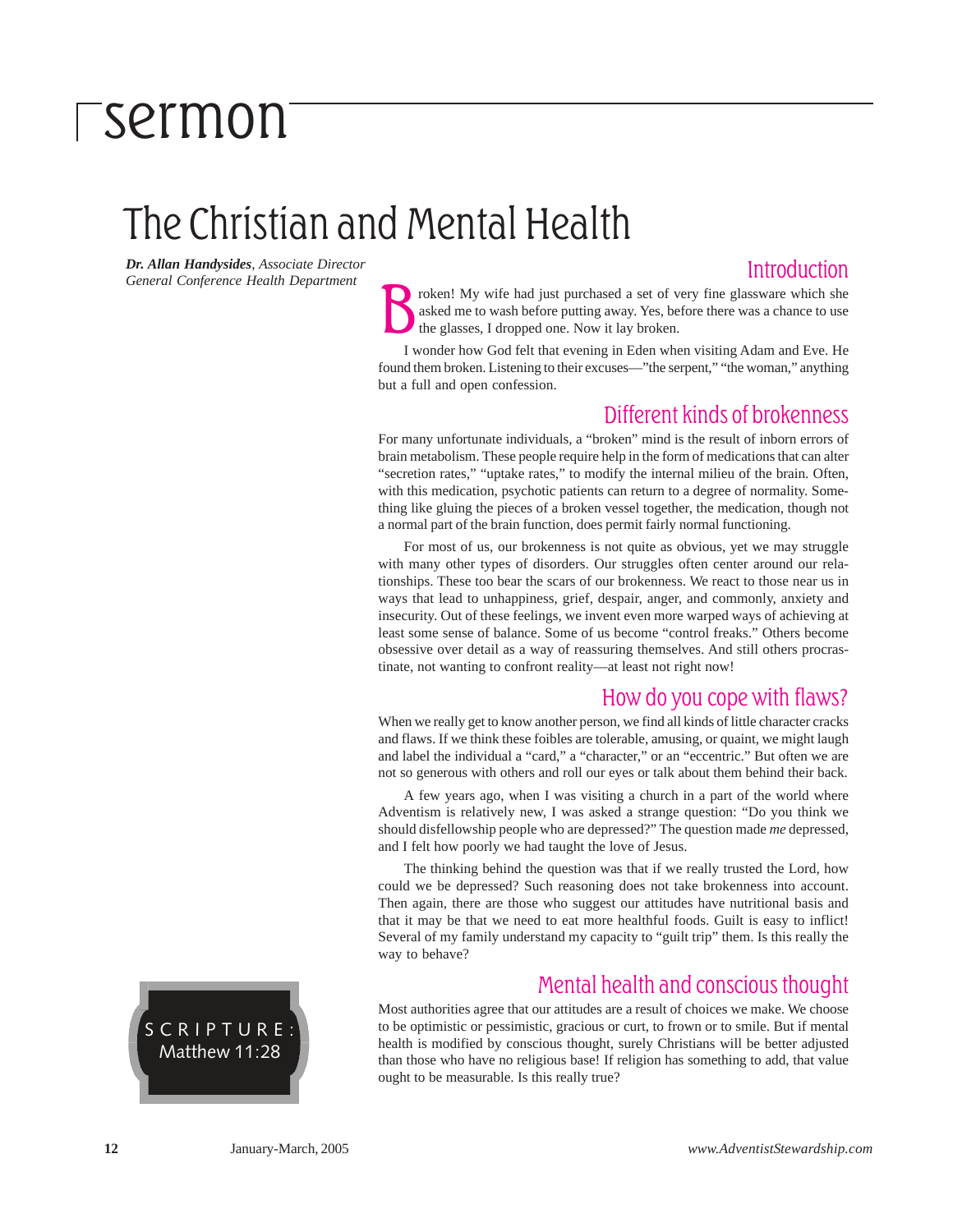Interestingly, several studies have been conducted. Aristotle (384-322 BC) argued that happiness was the "supreme good" and that all else was merely a means to achieving it. If this were the case, it would seem that a sense of "wellbeing" might be a good measure of success. Like many perceptions, well-being is not an "all or nothing phenomenon," but covers a spectrum of feelings from depression to elation and ecstasy. Does religious faith give a sense of well-being?

#### Does faith make a difference?

Studies indicate that many factors play a role in "well-being": health, education, selfesteem, marital status, age, and religion all play a role. Interestingly, income and wealth are not good predictors of happiness. People who feel they possess choice and control in their lives tend to have more well-being. At first it may seem religious people with a dependence on God would feel they had less internal control. In fact, studies have shown that religious people feel more internal control.

Religious people are more likely to have intact, stable families, less likely to abuse drugs and alcohol, enjoy less hypertension, fewer strokes, less cancer, and live longer. Optimism is more frequent among fundamentalists than liberal religious people. Hope is also more prevalent among those who are devout. A sense of purpose and meaning in life was also found in persons of strong faith. These studies substantiate the healthy role played by religion in our lives.

Anxiety disorders, ranging from generalized anxiety to specific situations such as phobias or panic attacks, may relate to events in early childhood. On the whole, religion tends to buffer against anxiety, especially in the presence of medical disease.

#### The most important aspect

If we incorporate our religion into our daily life and yield to the Spirit, then the "fruits" of the Spirit are made manifest. We all know people who bear the fruits of love, joy, patience, meekness, and temperance. These fruits not only bless the person who bears them, but everyone they come in contact with.

Of all the aspects of mental health, attitude is most important. This is something we can consciously choose to make positive. For some, this choice comes easier than to others. A positive attitude of kindness, helpfulness, and peace is something true stewards need to practice. Children should be taught that moodiness, pouting, negativism, and antisocial behaviors, are *chosen* and under their own control.

Paul's advice: "Let this mind be in you which was also in Christ Jesus" (Php 2:5 NKJV) is very good therapy. John tells us "There is no fear in love. But perfect love drives out fear, because fear has to do with punishment" (Jn 4:18).

#### On the path to healing

Clearly we are broken and subject to emotional and mental health problems. But thank God for the "Comforter," the Spirit of Truth that Jesus sends to dwell in us. Through His Spirit He calls to us, "Come to me, all you who are weary and burdened, and I will give you rest" (Mt 11:28).

 Our communion with Jesus will prepare our minds for heavenly thoughts and wholesome and meaningful relationships. With joy we can say, soon this "corruptible will put on incorruption" and "this mortal immortality" (1 Cor 15:53-54). Until then, let us be positive in our hope, joyful in our confidence, and content in Him.

 *Our struggles often center around our relationships. These too bear the scars of our brokenness.*

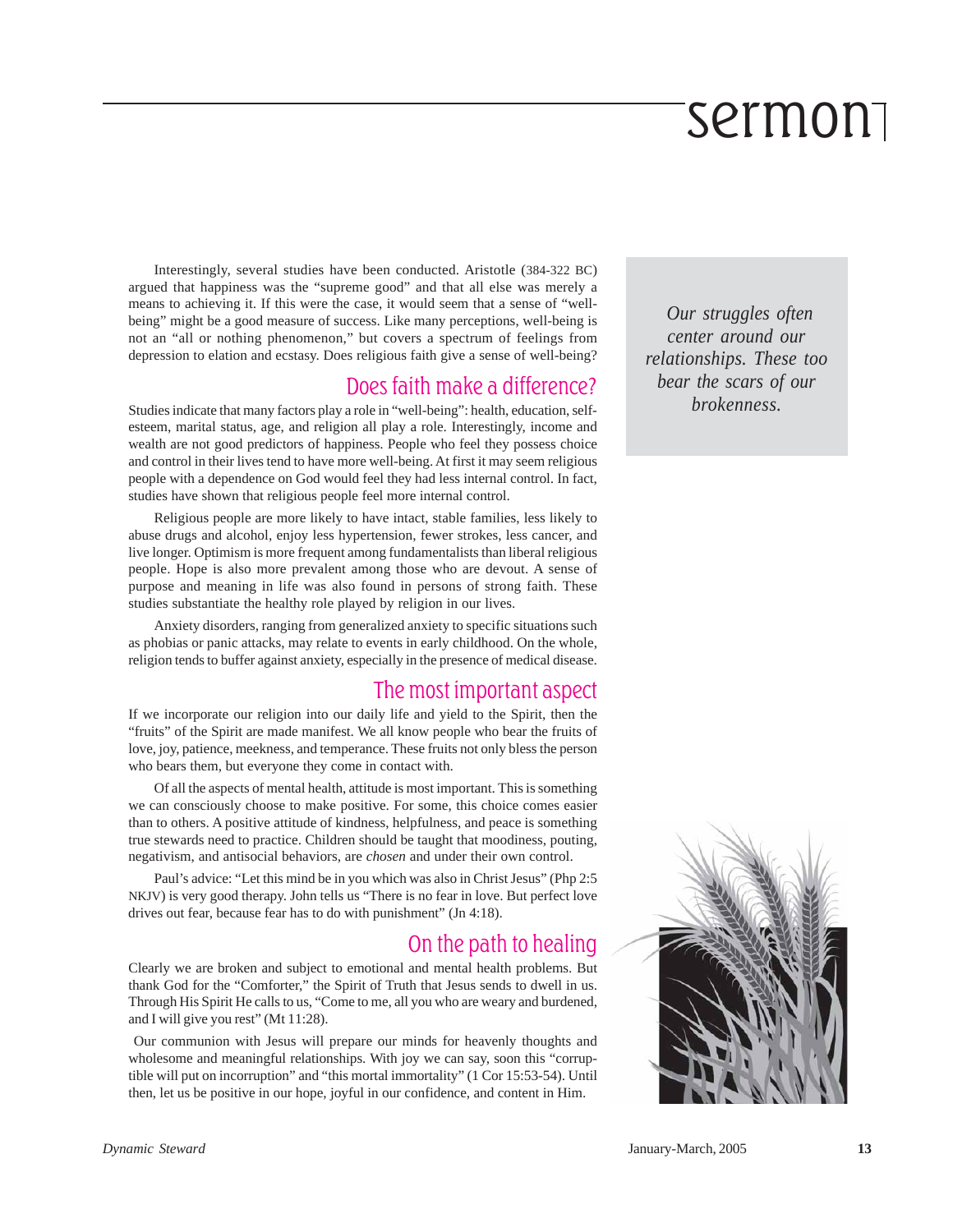# book reviews

Highly Healthy People 10 Essentials of

*Reviewed by Claire L. Eva, Assistant Director General Conference Stewardship Department*

Walt Larimore, well-known host of radio and television's "Focus on Your Family's Health," shares from a wealth of the latest medical research and experiences of physicians and patients worldwide in this new volume. Through his research and his own medical experience, Dr. Larimore has discovered ten essential principles that are necessary to become a highly healthy person.

The book moves a little slowly in the first few pages but then picks up "full speed" as you move to the self-evaluation which helps you to see how you are doing healthwise in four important areas: the physical, emotional, relational, and spiritual. Of course, Seventh-day Adventists are well acquainted with this quartet of important areas of life! Among Larimore's ten essentials are balance, self-care, forgiveness, relationships and more.

The author speaks so meaningfully about how the inner life affects physical health, and he shares wonderful stories of personal struggles to regain personal health. The book is replete with resources and information to help you along your way to being a highly healthy person. A great resource to have!



by Walt Larimore, M.D. and Traci Mullins Zondervan Publishing Grand Rapids, Michigan 2003 US \$19.99

### The Highly Healthy Child

*Reviewed by Claire L. Eva, Assistant Director General Conference Stewardship Department*



by Walt Larimore, M.D. with Stephen and Amanda Sorenson Zondervan Publishing Grand Rapids, Michigan 2004 US \$19.99

Dr. Larimore says, "I've written this book for moms and dads who want to raise highly healthy children." This volume contains advice, interesting stories, and experiences of many physicians and patients. It also contains pertinent research, a health assessment for parents to take to determine how they are doing with their children, and health-related principles from Scripture.

As with his book geared toward adults, the doctor shares a list of ten essentials for raising highly healthy children. On the list are: being proactive in preventing physical disease, ensuring proper nutrition, providing adequate protection for your child/ren, nurturing family relationships, instilling a balanced self-concept, et al.

There is so much packed into this book for parents, and it probably covers most of the questions you have about the health of your child—from a physical, mental, relational and spiritual perspective. A wonderful resource to have on hand.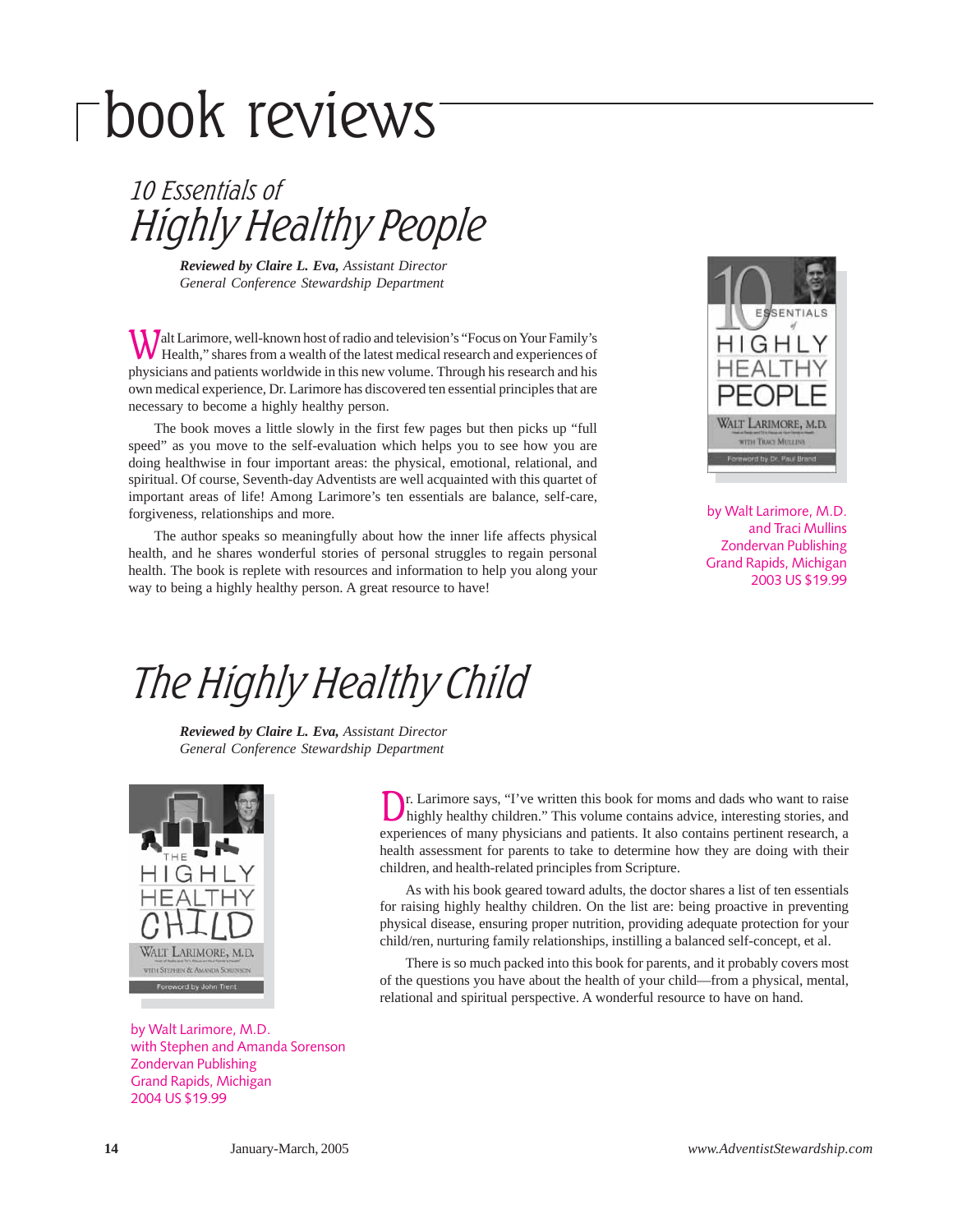# book reviews

### God, Medicine, and Miracles

*Reviewed by Eileen Lézeau, Administrative Assistant General Conference TRIPS Department*

Daniel E. Fountain's forty years as a medical missionary in the Congo and his many case studies have given him ample proof that faith and hope in God and prayer have a positive effect in healing the sick. In his book, *God, Medicine and Miracles*, Fountain emphasizes the importance of building right relationships with God and with others.

 His kind of medicine doesn't just give you a prescription, a five-minute pep talk, and send you on your way. He is interested in treating the whole person—body, mind and spirit.

He writes about how positive attitudes lead to positive thoughts, which in turn can have a positive effect on the immune system. Though not all diseases are curable, Fountain believes a positive attitude through faith will give the person inner peace. This is an inspiring and helpful book written in a simple and practical way and well worth reading. The appendix provides helpful advice on how to treat the sick and dying.



by Daniel E. Fountain, M.D. Shaw Publishers Wheaton, Illinois 2000 US \$12.99

### Thin Within

*Reviewed by Rachel J. Child Project Coordinator, Adventist Review*



by Judy Halliday, R.N. and Arthur Halliday, MD. W. Publishing Group Nashville, Tennessee 2002 US \$22.99

In this age of trying to look good by being thin, comes another book on the subject of weight loss. This book is different though. It is thoroughly centered on the Lof weight loss. This book is different though. It is thoroughly centered on the grace of Jesus Christ.

The author deals with conscious eating and trusting our body's signals for food. By listening to our bodies' clues for food, we will only eat when necessary. Much of "overweightness" comes from emotional eating and overeating. The premise is that by God's grace, we can overcome all bad eating habits, and be the uniquely created being that God intended.

The book covers how to respond to the temptation of making unhealthy choices by using a power greater than our own. Through prayer and conscious eating, we will release the extra weight and become the wonderful being that God created.

There are questionnaires, charts, and food logs to help you realize your food habits. Throughout the volume, the author brings you back to your need of a relationship with Christ, so that you can be your best for Him. And with that relationship in tact, the weight will stay off.